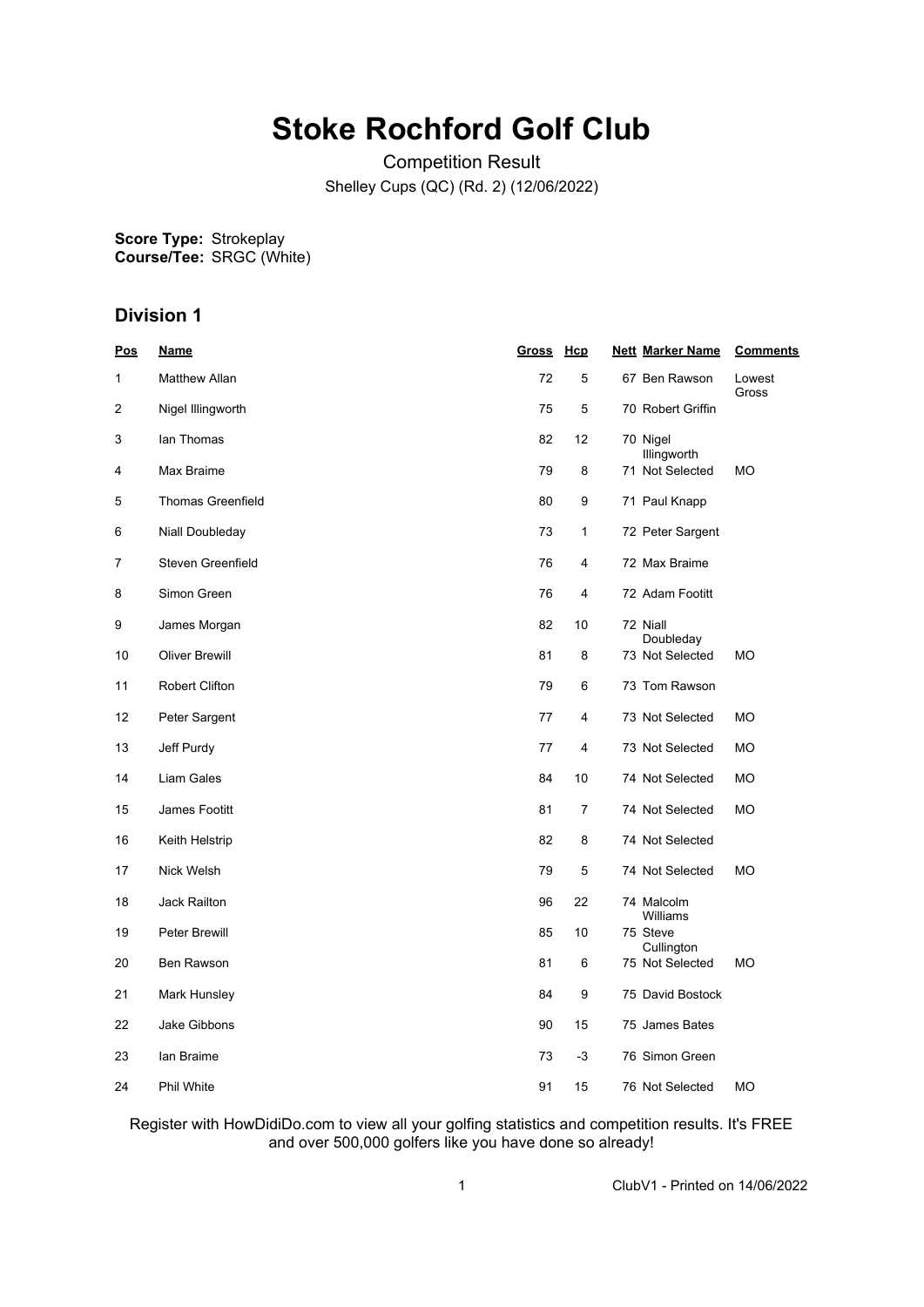**Score Type: Course/Tee:** Strokeplay SRGC (White)

## **Division 1**

| Pos | <b>Name</b>             | <b>Gross</b> | Hcp            | <b>Nett Marker Name</b> | <b>Comments</b> |
|-----|-------------------------|--------------|----------------|-------------------------|-----------------|
| 25  | <b>Malcolm Williams</b> | 95           | 19             | 76 Not Selected         |                 |
| 26  | Robert Holland          | 91           | 14             | 77 Stephen<br>McEwan    |                 |
| 27  | Steve Cullington        | 79           | $\overline{2}$ | 77 James Footitt        |                 |
| 28  | Adam Footitt            | 77           | $\pmb{0}$      | 77 Ian Braime           |                 |
| 29  | David Simpson           | 84           | 7              | 77 David Simpson        |                 |
| 30  | Carl Manton             | 90           | 13             | 77 Keith Helstrip       |                 |
| 31  | Robert Griffin          | 85           | 8              | 77 Ian Thomas           |                 |
| 32  | Eddie Oswin             | 88           | 11             | 77 Robert Clifton       |                 |
| 33  | Martin Harvey           | 84           | $\overline{7}$ | 77 Not Selected         | МO              |
| 34  | Stephen Boles           | 95           | 17             | 78 William Yarham       |                 |
| 35  | Glenn Barlow            | 83           | 4              | 79 Not Selected         | МO              |
| 36  | <b>Eddie Plant</b>      | 89           | 10             | 79 Not Selected         |                 |
| 37  | <b>Brian Hales</b>      | 101          | 22             | 79 Not Selected         |                 |
| 38  | James Bates             | 93           | 14             | 79 Graeme North         |                 |
| 39  | William Yarham          | 89           | 10             | 79 Not Selected         | МO              |
| 40  | George McCartney        | 85           | 6              | 79 Not Selected         | МO              |
| 41  | Harrison Stannard       | 86           | 6              | 80 Simon Mulvey         |                 |
| 42  | Sam Austin              | 85           | 5              | 80 Matthew Allan        |                 |
| 43  | David Bostock           | 95           | 15             | 80 Mark Hunsley         |                 |
| 44  | Don Pennycook           | 88           | 8              | 80 Thomas<br>Greenfield |                 |
| 45  | Paul Knapp              | 86           | 5              | 81 Not Selected         | МO              |
| 46  | Stephen McEwan          | 93           | 12             | 81 Robert Holland       |                 |
| 47  | Neil Tee-Boon           | 91           | 9              | 82 Robert<br>Gibbons    |                 |
| 48  | Simon Mulvey            | 92           | 10             | 82 Roger Rawson         |                 |
| 49  | Harry Gibbons           | 87           | 4              | 83 Not Selected         | <b>MO</b>       |
| 50  | <b>Robert Gibbons</b>   | 92           | 9              | 83 David Simpson        |                 |
| 51  | Roger Rawson            | 89           | 6              | 83 Harrison<br>Stannard |                 |

Register with HowDidiDo.com to view all your golfing statistics and competition results. It's FREE and over 500,000 golfers like you have done so already!